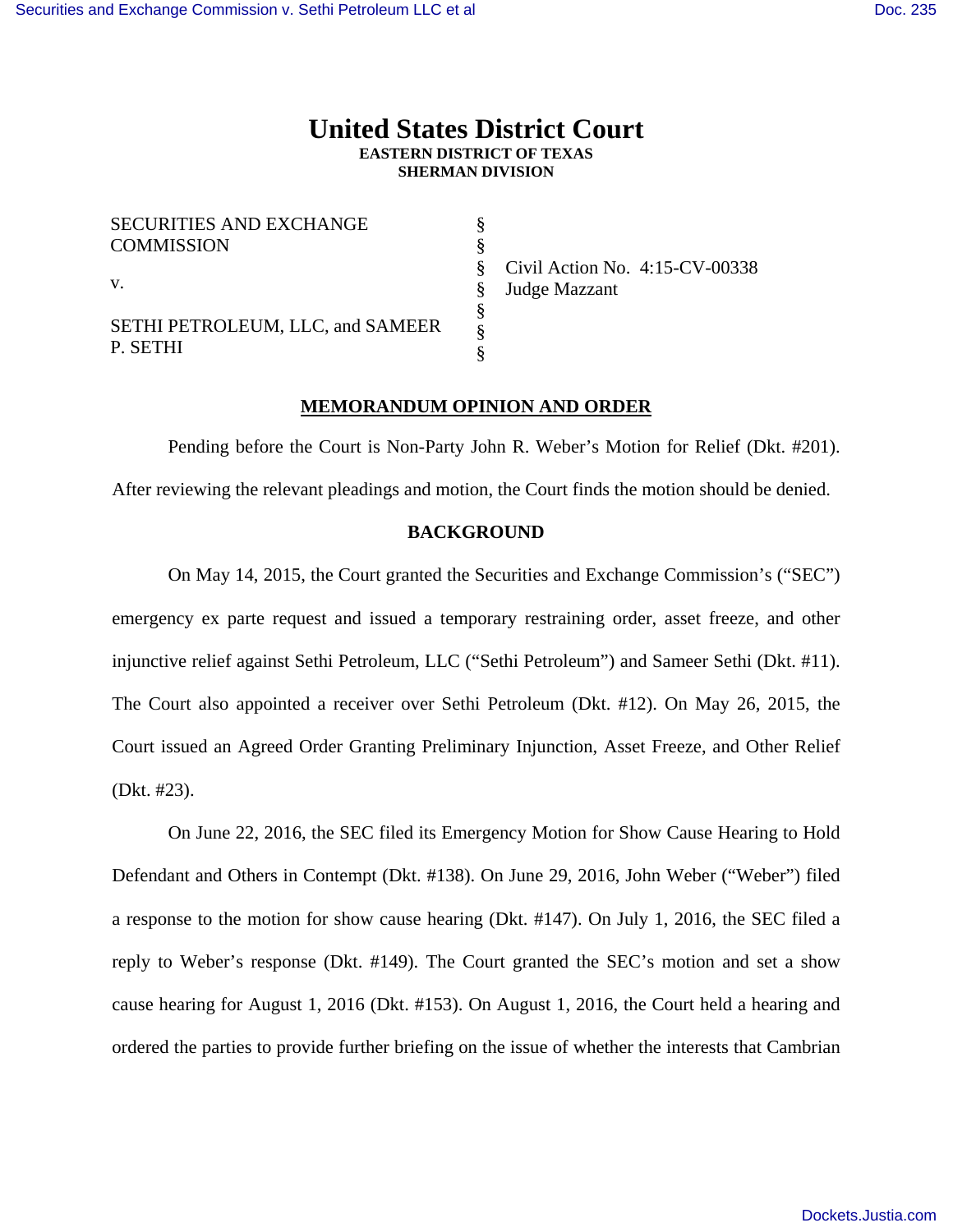Resources LLC ("Cambrian") sold were, in fact, securities. On August 2, 2016, all parties filed briefs on the issue (Dkt. #161; Dkt. #163; Dkt. #164; Dkt. #165).

 On August 9, 2016, the Court issued a Memorandum Opinion and Order (the "Order") and found that "the SEC established by clear and convincing evidence that Sameer Sethi, Praveen Sethi, and John Weber each were aware of the Preliminary Injunction and nevertheless violated the terms of the Preliminary Injunction by directly or indirectly engaging in the offer, issuance, or sale of securities through Cambrian Resources LLC" (Dkt. #169 at pp. 29–30).

 Prior to the show cause hearing, Weber interviewed former Cambrian employee Ontario Rowe ("Rowe") about his communications with Cambrian investors. Weber specifically asked Rowe about all of his conversations with Beverlyn Jorman ("Jorman"). Rowe told Weber about several telephone conversations, but did not mention any email communications. Based on Rowe's statements, Weber believed that the telephone conversations were the full extent of Rowe's communications with Jorman.

 Immediately after the show cause hearing, Rowe informed Sameer Sethi that Jorman emailed Rowe several times. Sameer later informed Weber of the emails and Weber immediately began trying to gain access to them. Julissa Martinez accessed Rowe's email account on August 29, 2016, and found the emails between Rowe and Jorman.

 On October 10, 2016, Weber filed a Motion for Relief asking the Court to reconsider the Order under Federal Rule of Civil Procedure 60(b)(2) (Dkt. #201). On October 7, 2016, the SEC filed its response (Dkt. #210). On October 12, 2016, Weber filed a reply (Dkt. #212).

#### **LEGAL STANDARD**

A motion seeking "reconsideration" may be construed under either Federal Rule of Civil Procedure 59(e) or 60(b). *Shepherd v. Int'l Paper Co.*, 372 F.3d 326, 328 n.1 (5th Cir. 2004); *see also Milazzo v. Young*, No. 6:11-cv-350-JKG, 2012 WL 1867099, at \*1 (E.D. Tex. May 21,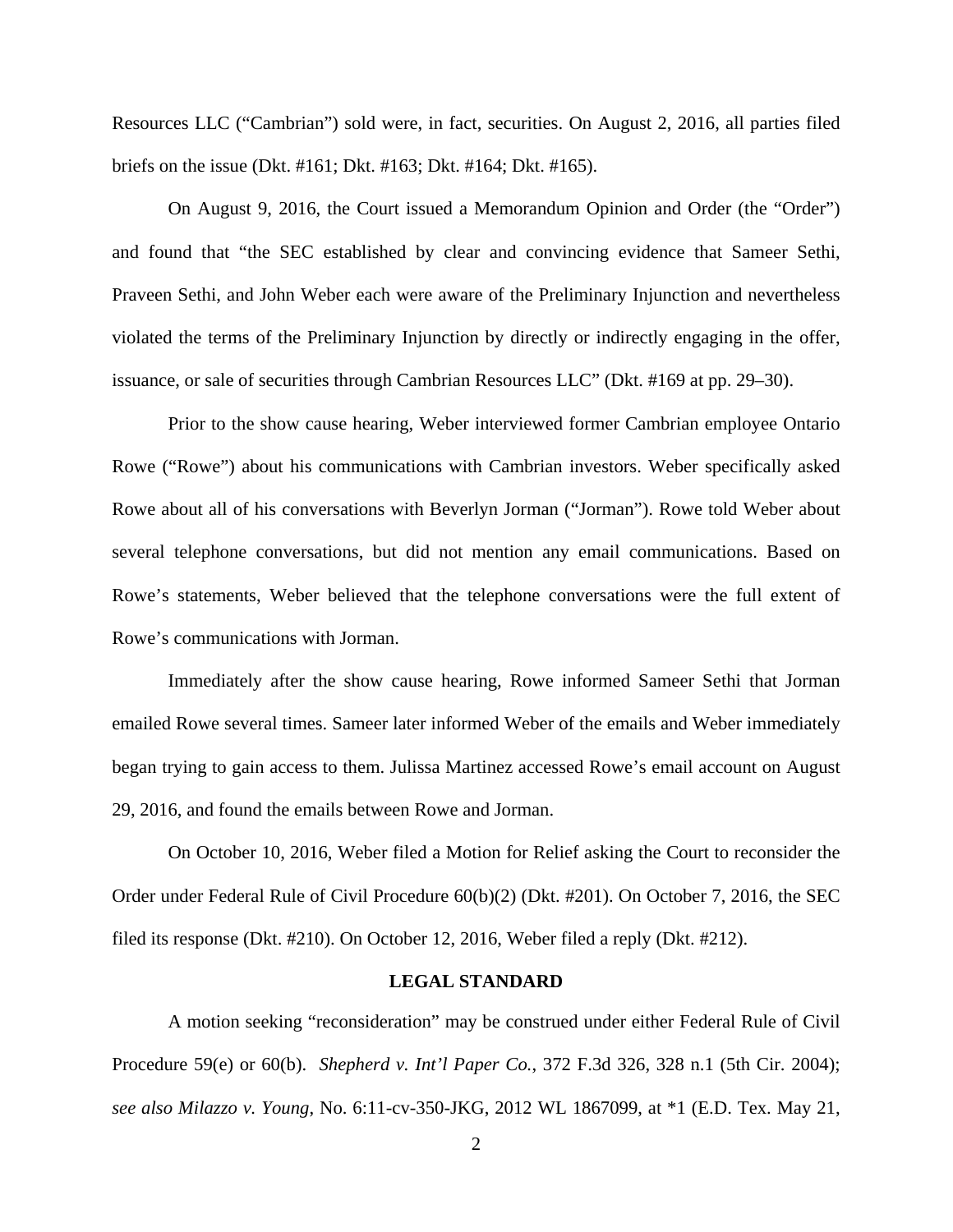2012). Such a motion "'calls into question the correctness of a judgment.'" *Templet v. HydroChem Inc.*, 367 F.3d 473, 478 (5th Cir. 2004) (quoting *In re Transtexas Gas Corp.*, 303 F.3d 571, 581 (5th Cir. 2002)).

 "If a motion for reconsideration is filed within 28 days of the judgment or order of which the party complains, it is considered to be a Rule 59(e) motion; otherwise, it is treated as a Rule 60(b) motion." *Milazzo*, 2012 WL 1867099, at \*1; *see also Shepherd*, 372 F.3d at 328 n.1; *Berge Helene Ltd. v. GE Oil & Gas, Inc.*, No. H-08-2931, 2011 WL 798204, at \*2 (S.D. Tex. Mar. 1, 2011)). Weber filed his motion almost two months after the Court's Order. Therefore it will be treated as a Rule 60(b) motion.

 Rule 60(b)(2) provides that a court may relieve a party from final judgment based on "newly discovered evidence that, with reasonable diligence, could not have been discovered in time to move for a new trial under Rule 59(b)." FED. R. CIV. P. 60(b). To succeed on a motion for relief from judgment based on newly discovered evidence, the Fifth Circuit requires a movant to demonstrate: (1) that the movant exercised diligence in obtaining the information; and (2) the evidence is material and controlling and clearly would have produced a different result if present before the original judgment. *Hesling v. CSX Transp., Inc.*, 396 F.3d 632, 639 (5th Cir. 2005) (quoting *Goldstein v. MCI WorldCom*, 340 F.3d 238, 257 (5th Cir. 2003)). The newly discovered evidence must be in existence at the time of trial and not be discovered until after trial. *Longden v. Sunderman*, 979 F.2d 1095, 1102 (5th Cir. 1992) (citing *Ag Pro, Inc. v. Sakraida*, 512 F.2d 141, 143 (5th Cir. 1975)). "A judgment will not be reopened if the evidence is merely cumulative or impeaching and would not have changed the result." *Hesling*, 396 F.3d at 640.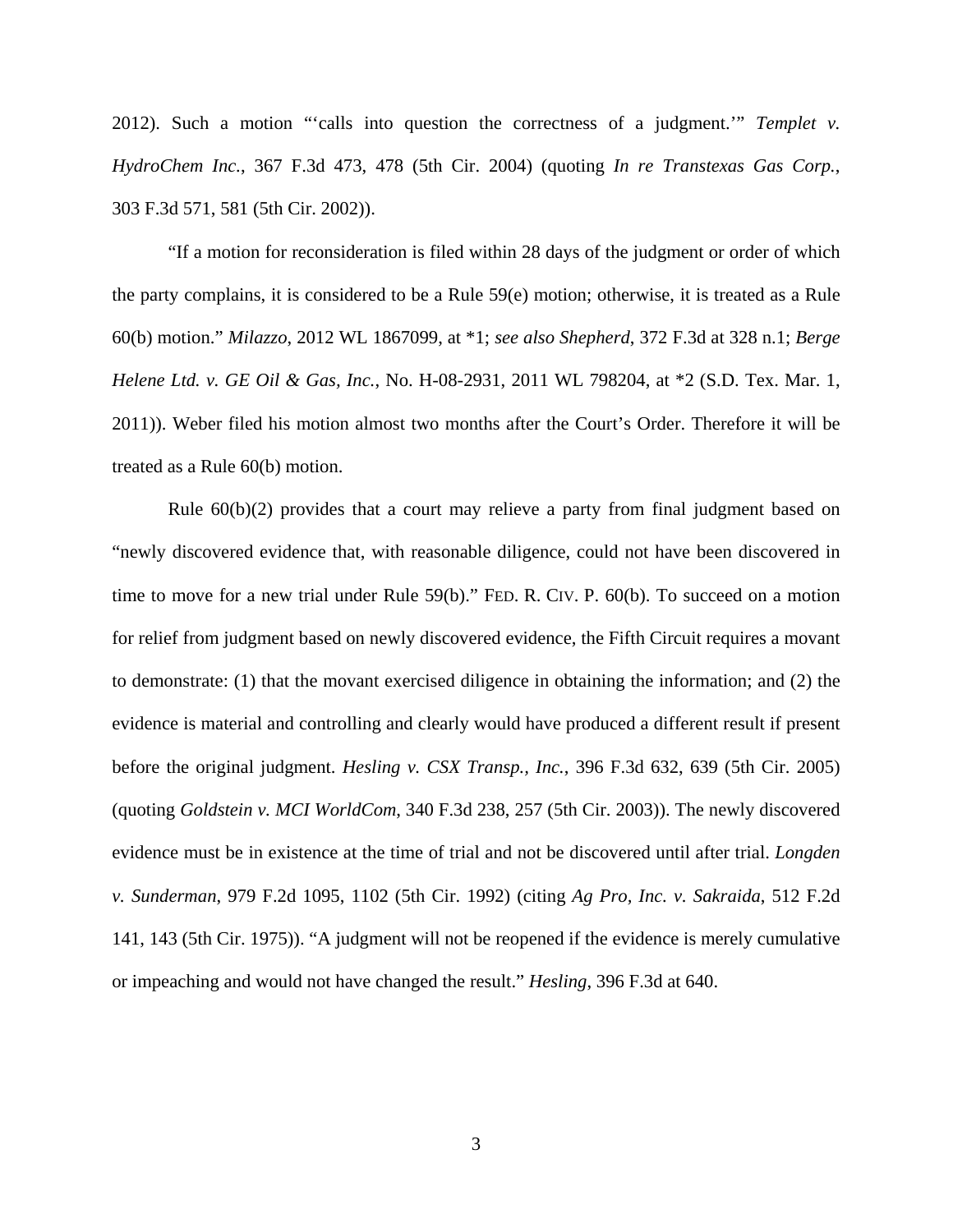#### **ANALYSIS**

 John Weber seeks relief from the Court's August 9, 2016, order holding him in contempt. Weber argues that newly discovered emails between Rowe and Jorman show that the Cambrian interests were not securities (Dkt. #201 at p. 3). Weber argues that if the Court considered these emails at the time of the Order, the Court would not have concluded that the Cambrian interests were securities. The Court disagrees.

 Weber repeats several arguments on how the Court should interpret testimony from Cambrian employees and its bearing on the *Williamson* factors (Dkt. #201 at p. 6). A motion to reconsider is not an opportunity to rehash prior arguments. *Rosenzweig v. Azurix Corp.*, 332 F.3d 854, 863–64 (5th Cir. 2003) (citing *Simon v. United States*, 891 F.2d 1154, 1159 (5th Cir. 1990)). Therefore, the Court will only consider Weber's arguments in relation to the newly discovered evidence.

 Assuming the emails are newly discovered, Weber does not meet his burden to show that they would clearly have produced a different result.<sup>1</sup>

First, the Order does not rely solely on Jorman (*See* Dkt. #169). Thus, even if the Court accepts all of Weber's arguments in consideration of the Order, the result would not change.

Additionally, the new emails do not change the overwhelming evidence in support of the Order. Prior to issuing the Order, the Court conducted an eight-hour show cause hearing with nine witnesses, including Rowe, Jorman, and Weber. Rowe was questioned regarding and Jorman were questioned regarding Cambrian's sales pitch. Jorman was questioned regarding her

 $\overline{a}$ 

<sup>&</sup>lt;sup>1</sup> Weber argues that the emails are newly discovered because prior to the show cause hearing, Weber had an "indepth conversation" with Rowe where he asked Rowe to tell him "about all communications that he had with Ms. Jorman" (Dkt. #208, Exhibit 8). Rowe responded by describing several phone conversations with Jorman. Weber relied on Rowe's statements that the information was the full extent of communications with Jorman (Dkt. #201, Exhibit 8). Without a transcript of the "in-depth conversation," it is not clear whether Weber exercised diligence in seeking these emails before the hearing. However, the Court need not decide whether Weber exercised diligence because he has not met his burden otherwise.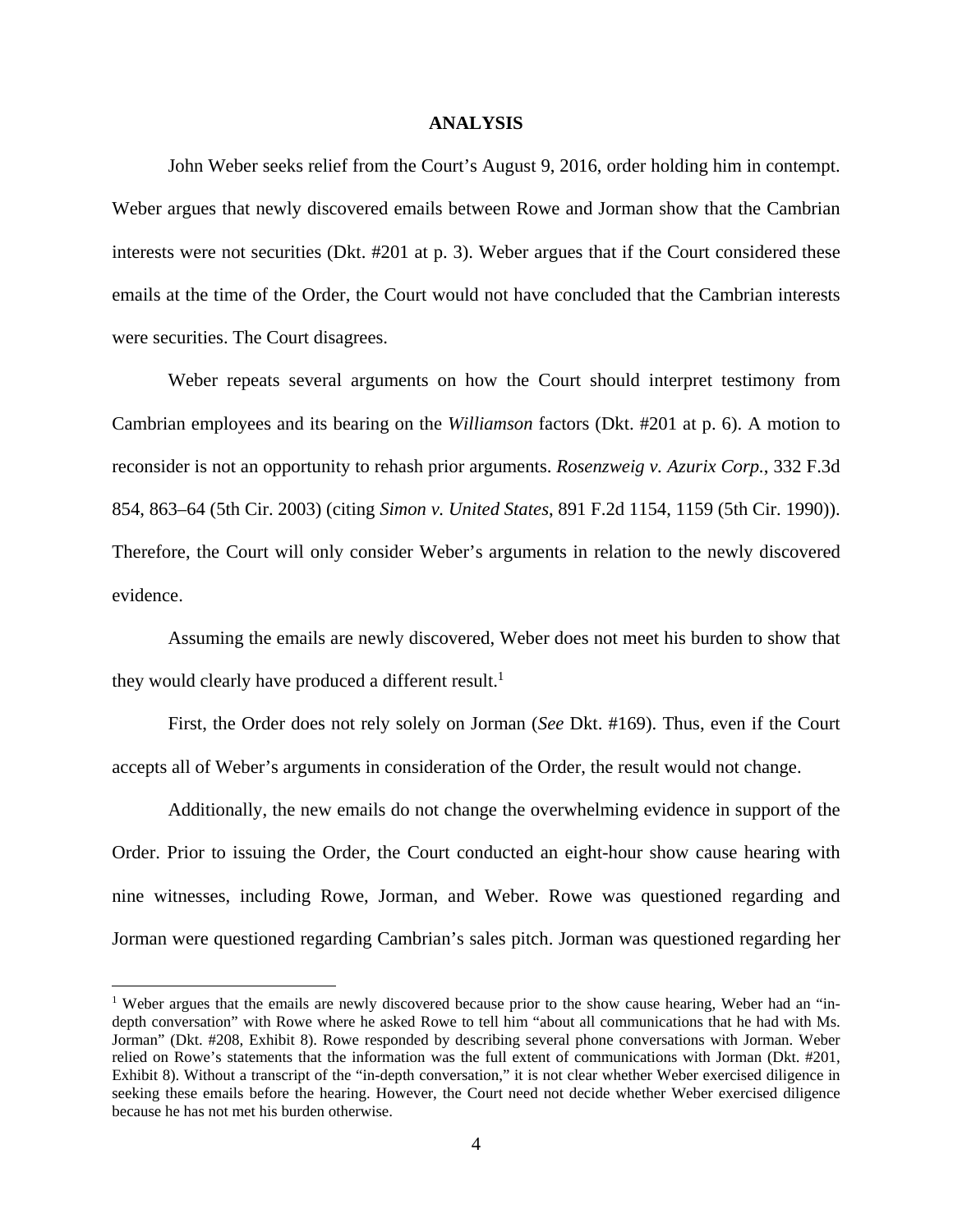experience, her decision to invest, and her understanding of her role in Cambrian. The Court judged the credibility of the witnesses and considered 136 pages of written exhibits. Weber's newly discovered emails not only fail to refute the decision of the Court, but actually reinforce its judgment.

Weber provides no evidence refuting either the Court's findings that Cambrian was the "sole source of information regarding the underlying venture" or Jorman's testimony that Cambrian refused to provide her with information about the other investors. Therefore, there is no new evidence calling into doubt the Court's analysis of the first *Williamson* factor; thus the Motion should be denied.

Further, Weber has failed to refute the second and third *Williamson* factors. At the show cause hearing, Jorman testified that she had no experience in the oil and gas industry, would not know how to hire an expert in the industry, and did not understand the book that Cambrian suggested for her to read. Although Weber frames Jorman's emails as "ongoing efforts to educate herself," it is clear from Jorman's testimony that she was not capable of self-education or of finding competent advice (*See* Dkt. #169 at p. 28 n.14) The emails do not change this assessment (*e.g.* Dkt. #201, Exhibit F ("Is [this course] information I can use or is it a waste of my time?")). As a result of Jorman's naiveté, she relied solely on Cambrian's knowledge in making her decisions. Based on the foregoing, Weber has failed to show that these emails would have produced a different result as to any of the *Williamson* factors. Jorman's emails reinforce the Court's findings that Cambrian's investors were incapable of intelligently exercising powers and were therefore dependent on Cambrian to manage the investment.